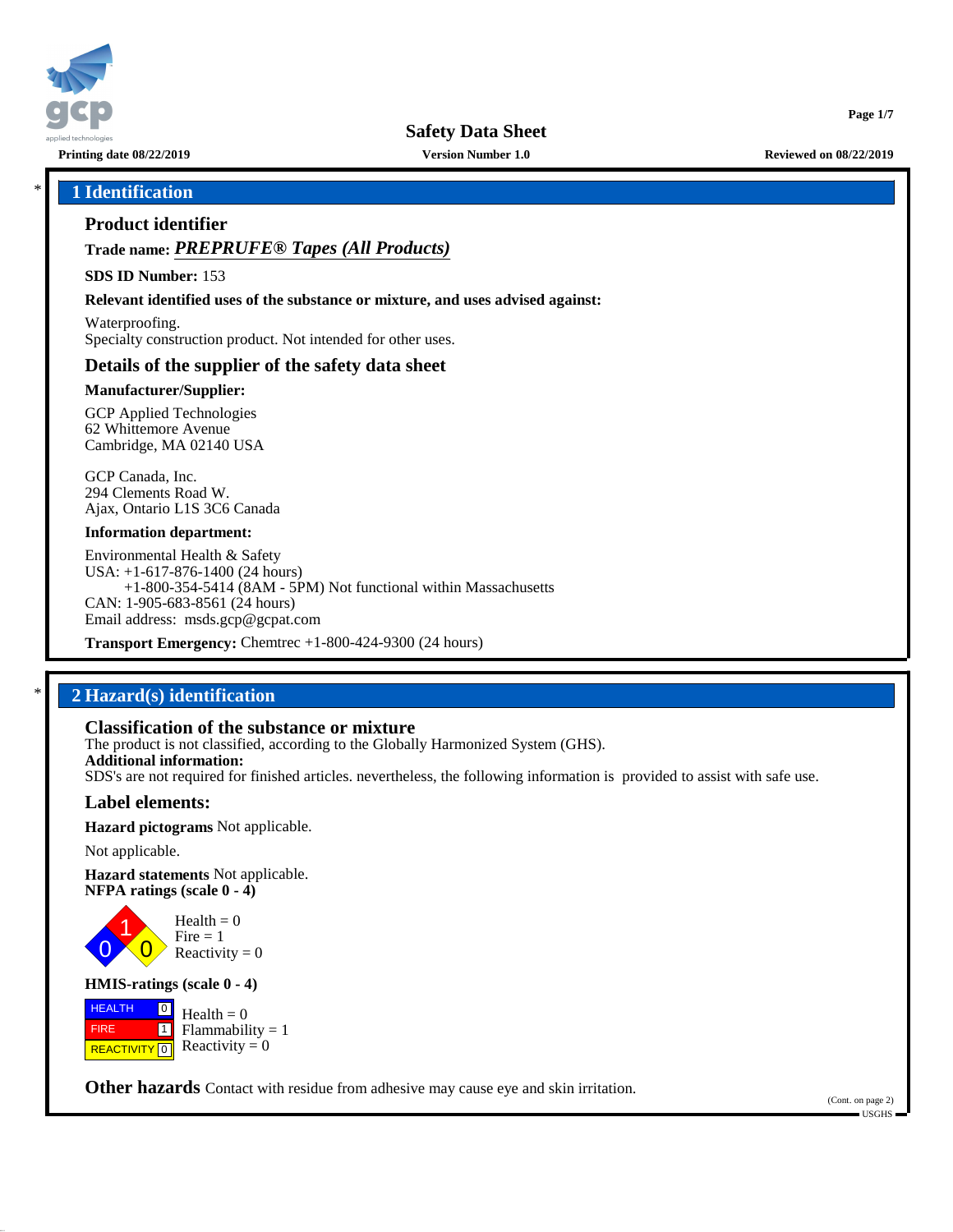**Results of PBT and vPvB assessment**

**PBT:** Not applicable.

**vPvB:** Not applicable.

## \* **3 Composition/information on ingredients**

## **Chemical characterization: Mixture**

**Hazardous components:** Not applicable.

**Additional information:** Non-hazardous ingredients may be listed in Section 15; Right-To-Know disclosure.

## \* **4 First-aid measures**

### **Description of first aid measures**

**General information:** Get medical advice/attention if you feel unwell.

**After inhalation:** No special measures required.

**After skin contact:** If skin irritation occurs, consult a doctor.

### **After eye contact:**

Rinse cautiously with water for several minutes. If symptoms persist, consult a physician.

**After swallowing:**

Rinse mouth.

Do NOT induce vomiting.

### **Information for doctor:**

**Most important symptoms and effects, both acute and delayed** No further relevant information available.

**Indication of any immediate medical attention and special treatment needed** No further relevant information available.

### **5 Fire-fighting measures**

**Special hazards arising from the substance or mixture** No further relevant information available.

**Additional information** Collect contaminated fire fighting water separately. It must not enter the sewage system.

## \* **6 Accidental release measures**

### **Personal precautions, protective equipment and emergency procedures**

Wear protective equipment. Keep unprotected persons away.

**Methods and material for containment and cleaning up:** Pick up mechanically.

### **Reference to other sections**

See Section 7 for information on safe handling.

See Section 8 for information on personal protection equipment.

See Section 13 for disposal information.

 USGHS (Cont. on page 3)

(Cont. from page 1)

**Page 2/7**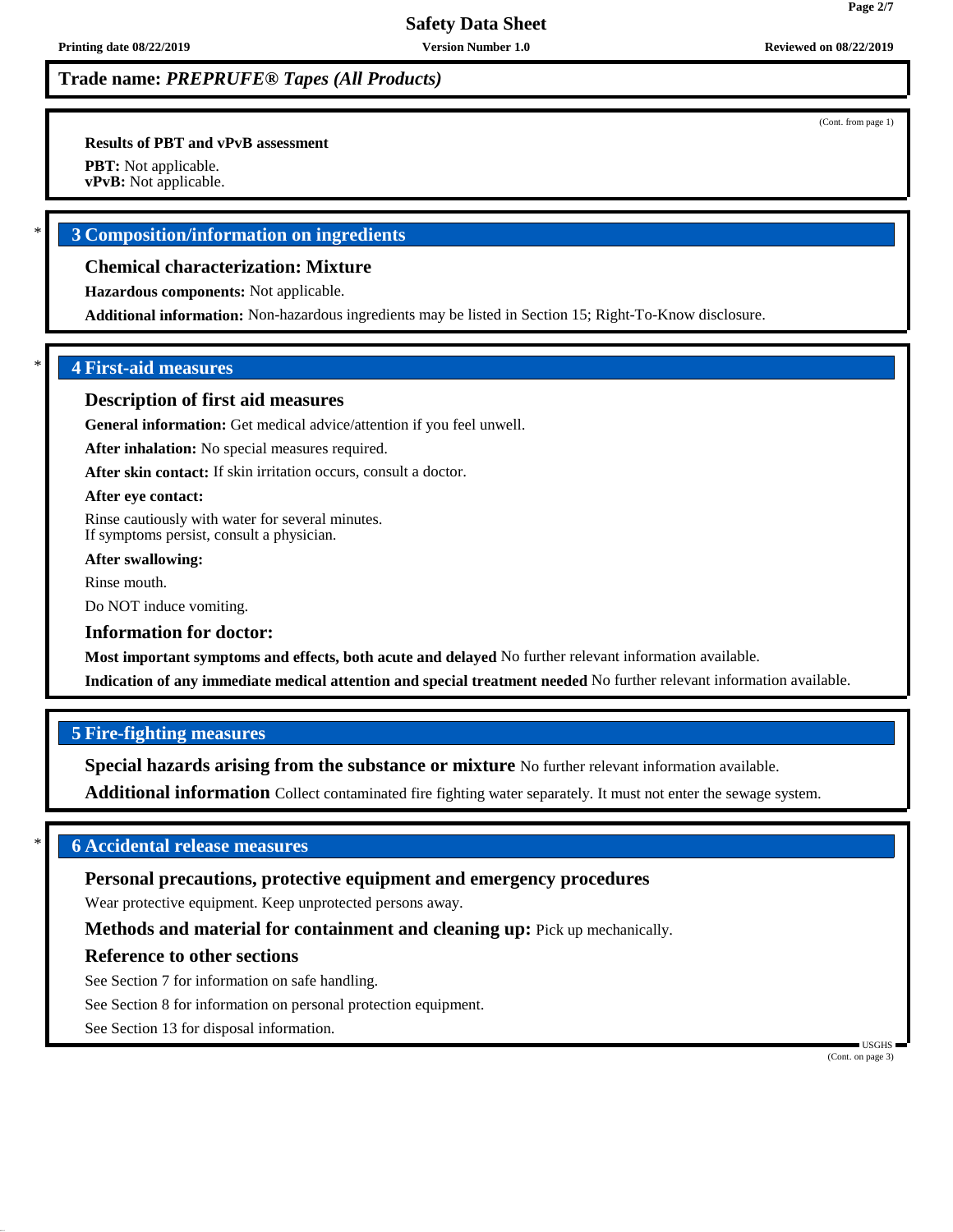(Cont. from page 2)

**Page 3/7**

## \* **7 Handling and storage**

### **Handling:**

**Precautions for safe handling** Wash thoroughly after handling.

Avoid eye and skin contact with residue from adhesive.

Release liners are slippery. Remove from work area immediately after membrane application.

Membrane is slippery when wet or covered with frost.

Release liners may cause slip and trip hazards.

Do not eat, drink or smoke when using this product. Wash skin after handling.

For professional use only. Keep out of children's reach.

### **Information about protection against explosions and fires:**

Removal of release liner may generate a static electrical discharge (spark).

## **Conditions for safe storage, including any incompatibilities**

#### **Storage:**

**Information about storage in one common storage facility:** No special measures required.

**Further information about storage conditions:** Keep receptacle tightly sealed.

**Specific end use(s)** No further relevant information available.

### \* **8 Exposure controls/personal protection**

**Additional information about design of technical systems:** No further data; see item 7.

#### **Control parameters**

**Components with limit values that require monitoring at the workplace:**

The product does not contain any relevant quantities of materials with critical values that have to be monitored at the workplace.

**Additional information:** The lists that were valid during the creation were used as basis.

#### **Exposure controls**

**Personal protective equipment:**

### **General protective and hygienic measures:**

Avoid contact with the eyes and skin.

The usual precautionary measures for handling chemicals should be followed.

#### **Breathing equipment:**

Control exposure to ingredients with workplace control parameters if mentioned above. If no ingredients are listed, respiratory protection is generally not required.

If exposure limits are listed and may be exceeded, use approved respiratory protective equipment and filter type appropriate for the listed ingredients. (NIOSH, CEN, etc.).

**Protection of hands:** Gloves should be worn to prevent skin contact and should be impermeable and resistant to the product.

**Material of gloves** Rubber or other impervious gloves should be worn to prevent skin contact.

**Eye protection:**



Safety glasses with side shield protection.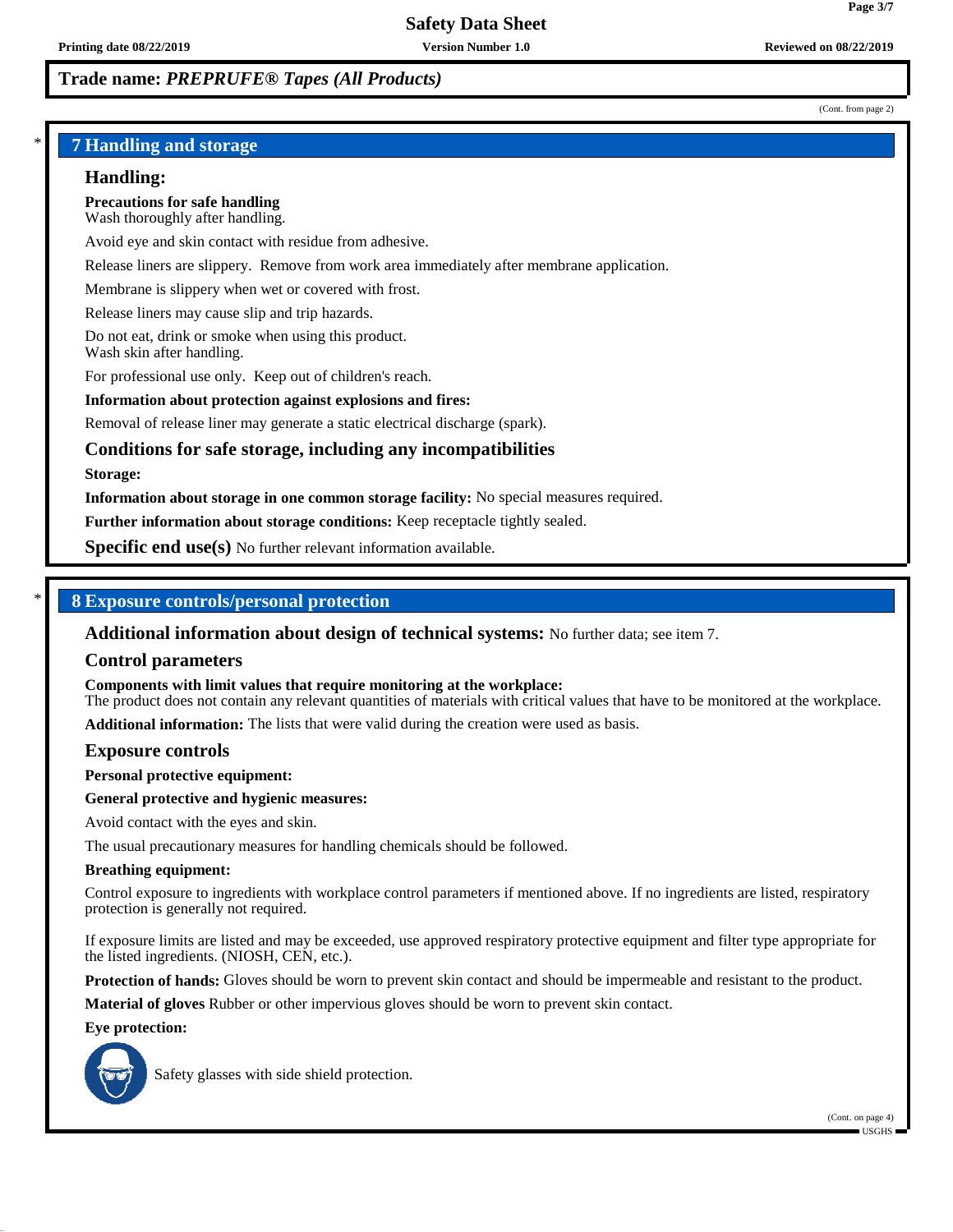### **Body protection:**

Use personal protective equipment as required.

Take off contaminated clothing.

# \* **9 Physical and chemical properties**

| Information on basic physical and chemical properties                                                                           |                                                                                              |  |
|---------------------------------------------------------------------------------------------------------------------------------|----------------------------------------------------------------------------------------------|--|
| <b>General Information</b><br>Appearance:<br>Form:<br>Color:<br>Odor:<br><b>Odor threshold:</b>                                 | Solid<br>According to product specification<br>Characteristic<br>Not determined.             |  |
| $pH-value (\sim):$                                                                                                              | Not applicable.                                                                              |  |
| <b>Change in condition</b><br><b>Melting point/Melting range:</b><br><b>Boiling point/Boiling range:</b><br><b>Flash point:</b> | Undetermined.<br>Undetermined.<br>Not applicable.                                            |  |
| <b>Flammability (solid, gaseous):</b>                                                                                           | Not determined.                                                                              |  |
| <b>Ignition temperature:</b>                                                                                                    | Undetermined.                                                                                |  |
| <b>Decomposition temperature:</b><br>Auto igniting:<br>Danger of explosion:                                                     | Not determined.<br>Not determined.<br>Product does not present an explosion hazard.          |  |
| <b>Explosion limits:</b><br>Lower:<br><b>Upper:</b><br><b>VOC Content (max):</b>                                                | Not determined.<br>Not determined.<br>Not determined.                                        |  |
| Vapor pressure:<br>Density: (~) at 20 $^{\circ}$ C (68 $^{\circ}$ F)<br><b>Relative density</b><br><b>Vapor density</b>         | Not applicable.<br>$1$ g/cm <sup>3</sup> (8.3 lbs/gal)<br>Not determined.<br>Not determined. |  |
| Solubility in / Miscibility with<br>Water:                                                                                      | Not miscible or difficult to mix.                                                            |  |
| Partition coefficient (n-octanol/water): Not determined.                                                                        |                                                                                              |  |
| Viscosity:<br>Dynamic:<br>Kinematic:<br>Molecular weight                                                                        | Not applicable.<br>Not applicable.<br>Not applicable.                                        |  |
| <b>Other information</b>                                                                                                        | No further relevant information available.                                                   |  |

# **10 Stability and reactivity**

## **Reactivity**

Stable under normal conditions. No further relevant information available.

### **Chemical stability**

**Thermal decomposition:** No decomposition if used according to specifications.

(Cont. on page 5) USGHS

(Cont. from page 3)

**Page 4/7**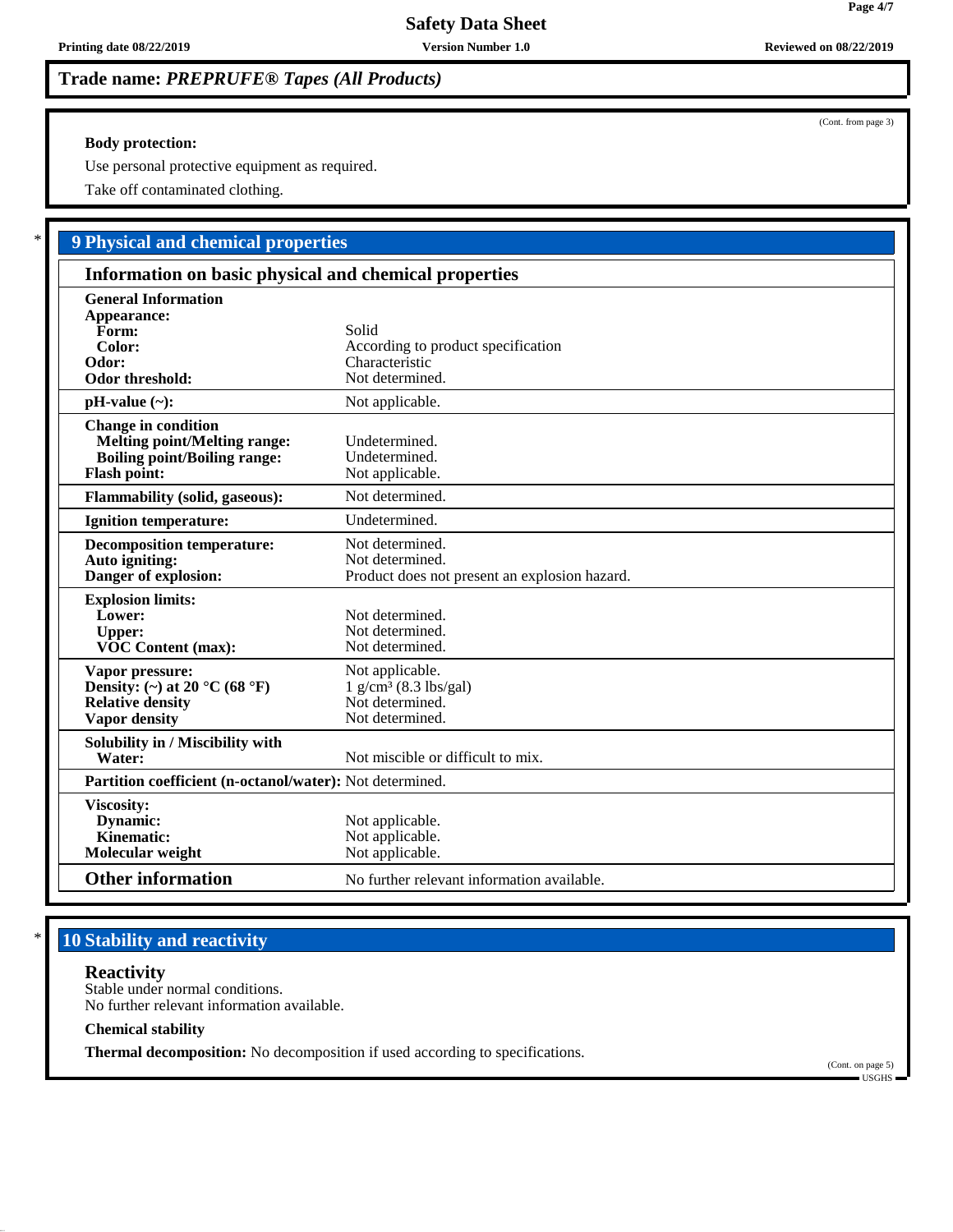**Printing date 08/22/2019 Version Number 1.0 Reviewed on 08/22/2019**

# **Trade name:** *PREPRUFE® Tapes (All Products)*

**Possibility of hazardous reactions**

No dangerous reactions known. No further relevant information available.

**Conditions to avoid** No further relevant information available.

**Incompatible materials:** No further relevant information available.

**Hazardous decomposition products:** Carbon monoxide and carbon dioxide

# \* **11 Toxicological information**

## **Information on toxicological effects**

**Acute toxicity:**

## **Primary irritant effect:**

**on the skin:** No irritating effect expected

**on the eye:** No irritating effect expected

**inhalation:** No irritating effect expected

**Additional toxicological information:**

**Carcinogenic categories**

**IARC (International Agency for Research on Cancer) Human Carcinogenicity: Group 1- Positive, Group 2A- Probable, Group 2B- Possible, Group 3- Not Classifiable**

None of the ingredients are listed.

**NTP (National Toxicology Program)**

**K–Known to be carcinogenic, R–May reasonably be anticipated to be carcinogenic**

None of the ingredients are listed.

**OSHA-Ca (Occupational Safety & Health Administration)**

None of the ingredients are listed.

# **12 Ecological information**

## **Toxicity**

**Aquatic toxicity:** No further relevant information available.

**Persistence and degradability** No further relevant information available.

## **Behavior in environmental systems:**

**Bioaccumulative potential** No further relevant information available.

**Mobility in soil** No further relevant information available.

# **Additional ecological information:**

**General notes:** Not known to be hazardous to water.

# **Results of PBT and vPvB assessment**

**PBT:** Not applicable. **vPvB:** Not applicable.

**Other adverse effects** No further relevant information available.

 USGHS (Cont. on page 6)

(Cont. from page 4)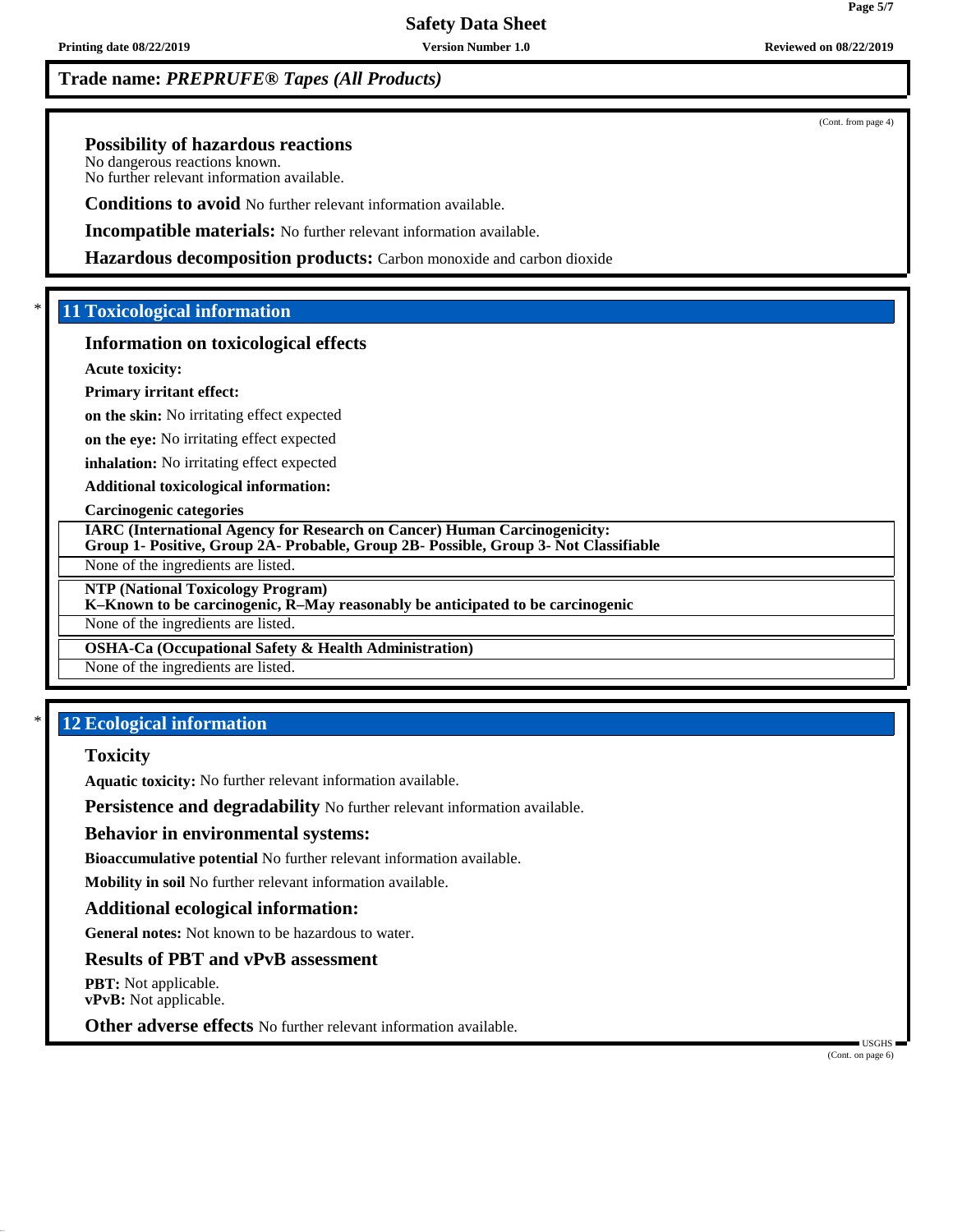## **13 Disposal considerations**

### **Disposal methods:**

Consult all regulations (federal, state, provincial, local) or a qualified waste disposal firm when characterizing product for disposal. Dispose of waste in accordance with all applicable regulations.

### **Recommendation:**



Must not be disposed of together with household garbage. Do not allow product to reach sewage system.

## **Uncleaned packagings:**

**Recommendation:** Dispose of contents/container in accordance with local/regional/national/international regulations.

| <b>14 Transport information</b>                           |                                                                                                          |
|-----------------------------------------------------------|----------------------------------------------------------------------------------------------------------|
| <b>UN-Number</b><br>DOT, IMDG, IATA                       | Not applicable.                                                                                          |
| UN proper shipping name<br>DOT, IMDG, IATA                | Not applicable.                                                                                          |
| <b>Transport hazard class(es)</b>                         |                                                                                                          |
| DOT, IMDG, IATA<br><b>Class</b>                           | Not applicable.                                                                                          |
| <b>Packing group</b><br>DOT, IMDG, IATA                   | Not applicable.                                                                                          |
| <b>Environmental hazards:</b><br><b>Marine pollutant:</b> | N <sub>0</sub>                                                                                           |
| <b>Special precautions for user</b>                       | Not applicable.                                                                                          |
|                                                           | Transport/Additional information: Not classified as a dangerous good for transport by road, rail or air. |
| <b>DOT</b><br><b>Remarks:</b>                             | Not Regulated.                                                                                           |
| <b>UN</b> "Model Regulation":                             | Not applicable.                                                                                          |

## **15 Regulatory information**

**SARA (Superfund Amendments and Reauthorization Act)**

**Section 302/304 (extremely hazardous substances):**

None of the ingredients is listed.

**Section 313 Reportable Ingredients (Chemicals present below reporting threshold are exempt):**

None of the ingredients is listed.

**SARA Section 312/Tier I & II Hazard Categories:** None

**North America Chemical Inventory Status**

**TSCA (Toxic Substances Control Act - United States):**

All ingredients are listed or exempt from listing unless otherwise noted below.

#### **CEPA (Canadian DSL):**

All ingredients are listed or exempt from listing unless otherwise noted below.

(Cont. on page USGHS

(Cont. from page 5)

**Page 6/7**